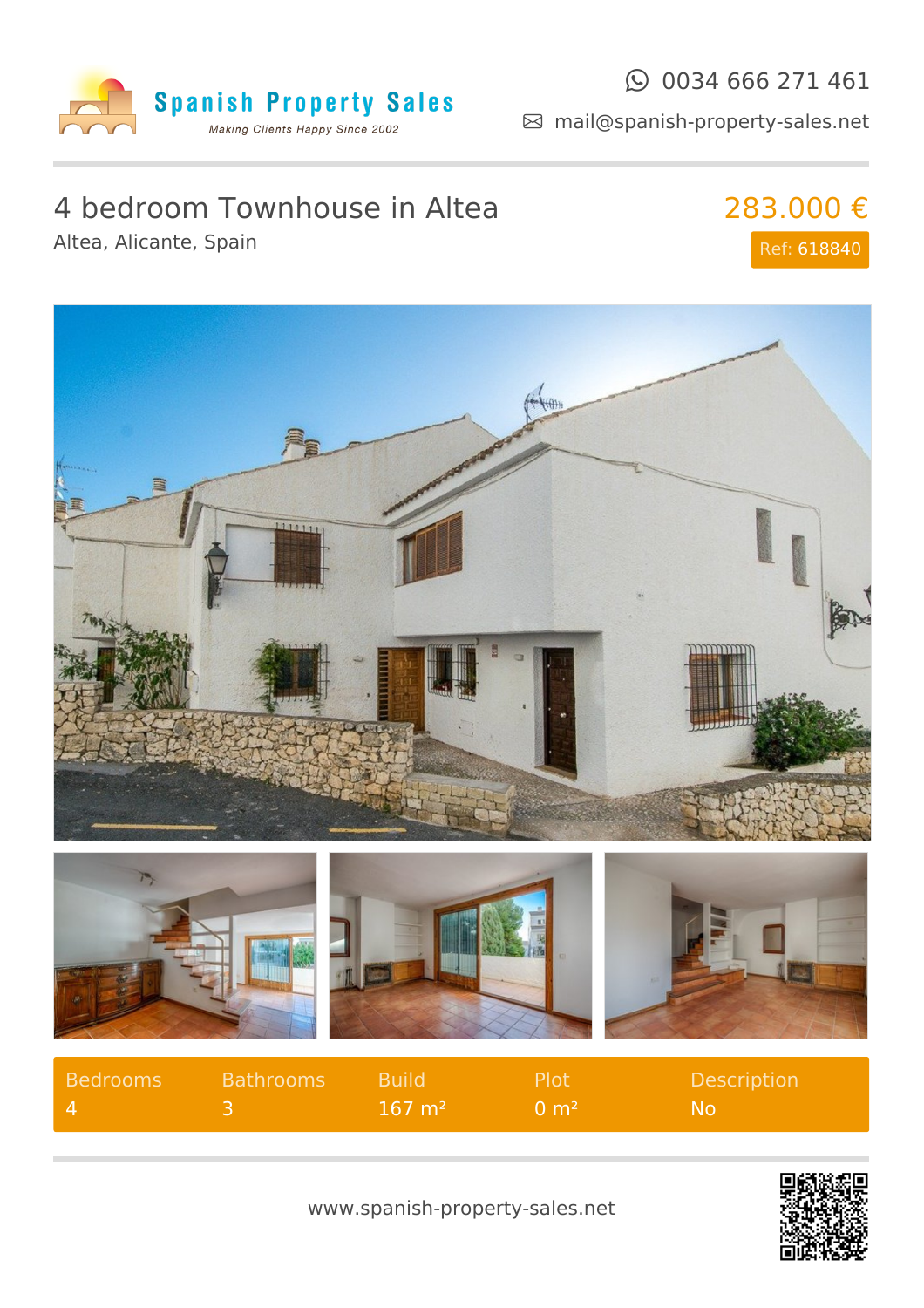

mail@spanish-property-sales.net

### 4 bedroom Townhouse in Altea

Altea, Alicante, Spain



#### Description

This cosy townhouse is located in a quiet residential area, next to the old town of Altea. Distributed over three floors plus a garage, the main floor consists of an entrance hall, a large independent kitchen with a pantry, a living room with a fireplace, a courtesy toilet and a terrace. The first floor is distributed in three double bedrooms, all with fitted wardrobes, and two bathrooms, one of them en-suite. On the upper floor there is another bedroom with beautiful sloping ceilings and a full bathroom. This space can also be used as a study or living room, as it has plenty of natural light and is equipped with a fireplace and air conditioning. From the main floor we access the lower floor which is a large garage for two cars. A charming house with many possibilities, although it needs a bit of reform to update it.